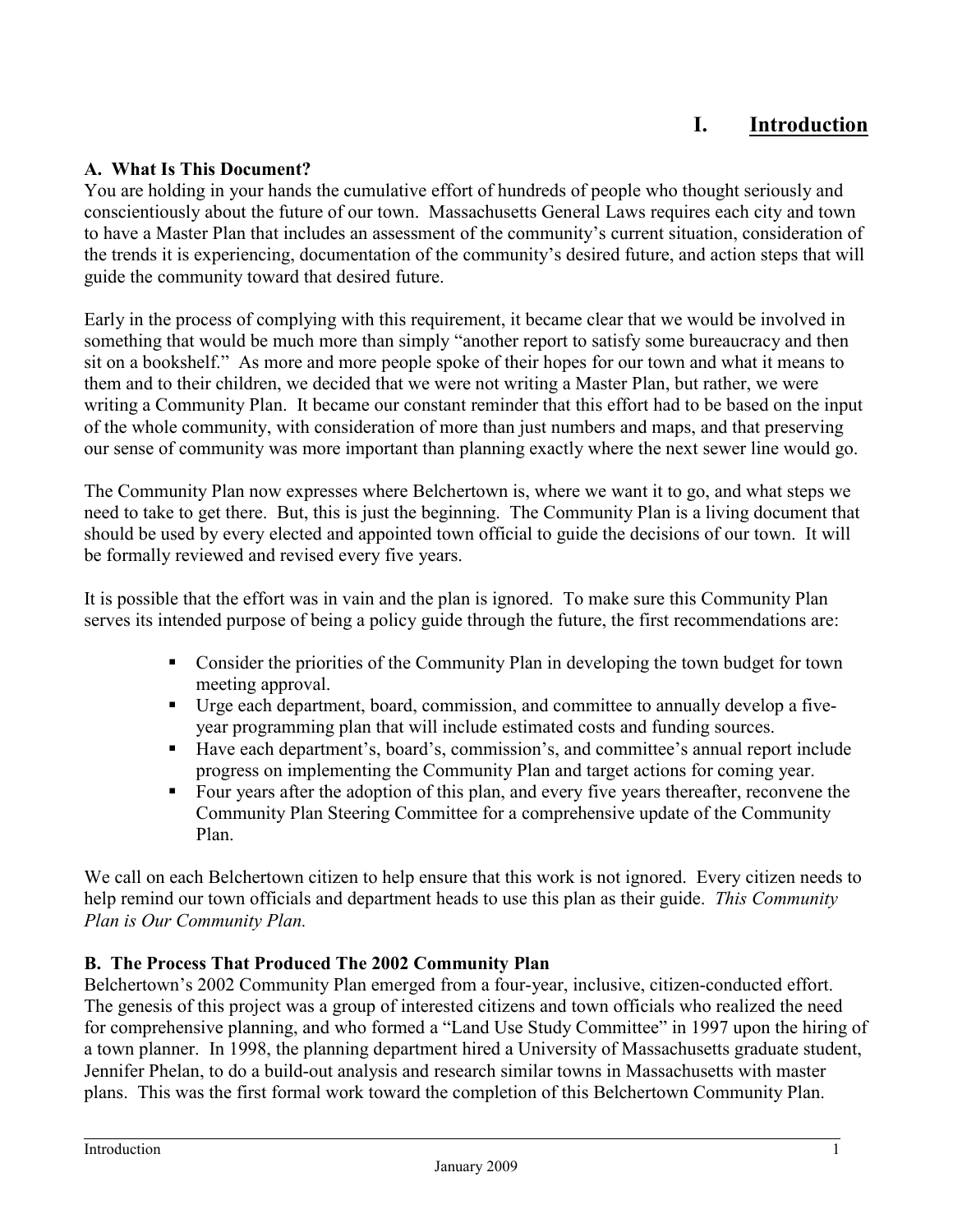In 1999, the Planning Board made the process official by convening a Master Plan Steering Committee composed of Jim Barry, Tibby Chase, Carmine Angeloni, Jay Whelihan, Steve Rose, Mark Lindhult, and Jay Rossi. The committee began with a review of studies that had already been conducted for the community. This review was documented in a fall 1999 report, Existing Studies of Town of Belchertown Resources, by Matthew N. Steinberg, also a graduate assistant at the University of Massachusetts. In his summary of this overview, Mr. Steinberg commented on themes that would continue through the subsequent years of planning effort<sup>1</sup>:

- Lack of updated and seemingly accurate information
- **Increasing population**
- **Predominant construction of single family residential**
- Meeting needs of the diverse and growing population with variety of housing types
- Need to plan for sewer system
- Open space protection
- Incorporating economic development into desires for development and conservation
- Failure to implement growth management schemes that have been proposed in the past
- Securing wide-spread support through education and information sessions

By the spring of 2000, a community-wide survey had been conducted and results compiled. Dave Loomis, a University of Massachusetts forestry and wildlife professor and professional survey consultant, donated his time and expertise to the design and tabulation of the 2002 Community Survey. The results of that scientifically designed and statistically valid survey are a detailed database that will continue to provide guidance regarding townspeople and their perceptions of Belchertown. One key finding from the survey was that while a large proportion of townspeople valued Belchertown's "rural" character, there was also a desire for amenities and conveniences that are not typical of truly rural communities. Much of subsequent deliberations centered around what we in Belchertown mean by "rural", and how we can maintain the rural attributes that are important as we accommodate changes.

In June, 2000, the Board of Selectmen appointed the newly constituted Master Plan Steering Committee, whose task was to develop and distribute a Request for Proposals for consulting assistance to Belchertown's process of public participation, and to recommend a choice of consultant to the Board of Selectmen. Steering Committee members were Jim Barry [Chair], Joe Gilman, and Tibby Chase [each representing the Planning Board], Barbara Schaffer-Bacon [School Committee], Rob Rizzo [Conservation Commission], Ron Aponte [Selectmen], Gail Gramarossa [Board of Health], plus citizens-at-large Mark Lindhult, and Bill Cary. Jeanne Armstrong of LandUse, Incorporated, was selected to work with the community's 2000 – 2001 public participation phase. The Steering Committee launched the fall 2000 – Spring 2001 effort with a highly successful booth at the Belchertown Community Fair. Over 200 people stopped by to make comments, ask questions, and stick a pin in a Belchertown map representing where they live. Picking up where the survey had left off, this phase worked through two public forums to draft a consensus-based statement of growth management goals and objectives, and to agree on the next most fruitful steps for the community planning effort. This phase culminated with the May 2001 Town Meeting receiving and endorsing the Statement of Goals and Objectives that are the heart of the *Belchertown Community Plan.*

In the fall of 2001 began the phase of drafting the Community Plan document itself. In October, a workshop of town officials provided input regarding the aspects of change and conservation that

 $\overline{a}$ 1 Steinberg, Matthew, Belchertown Master Plan: Executive Summary, Fall 1999.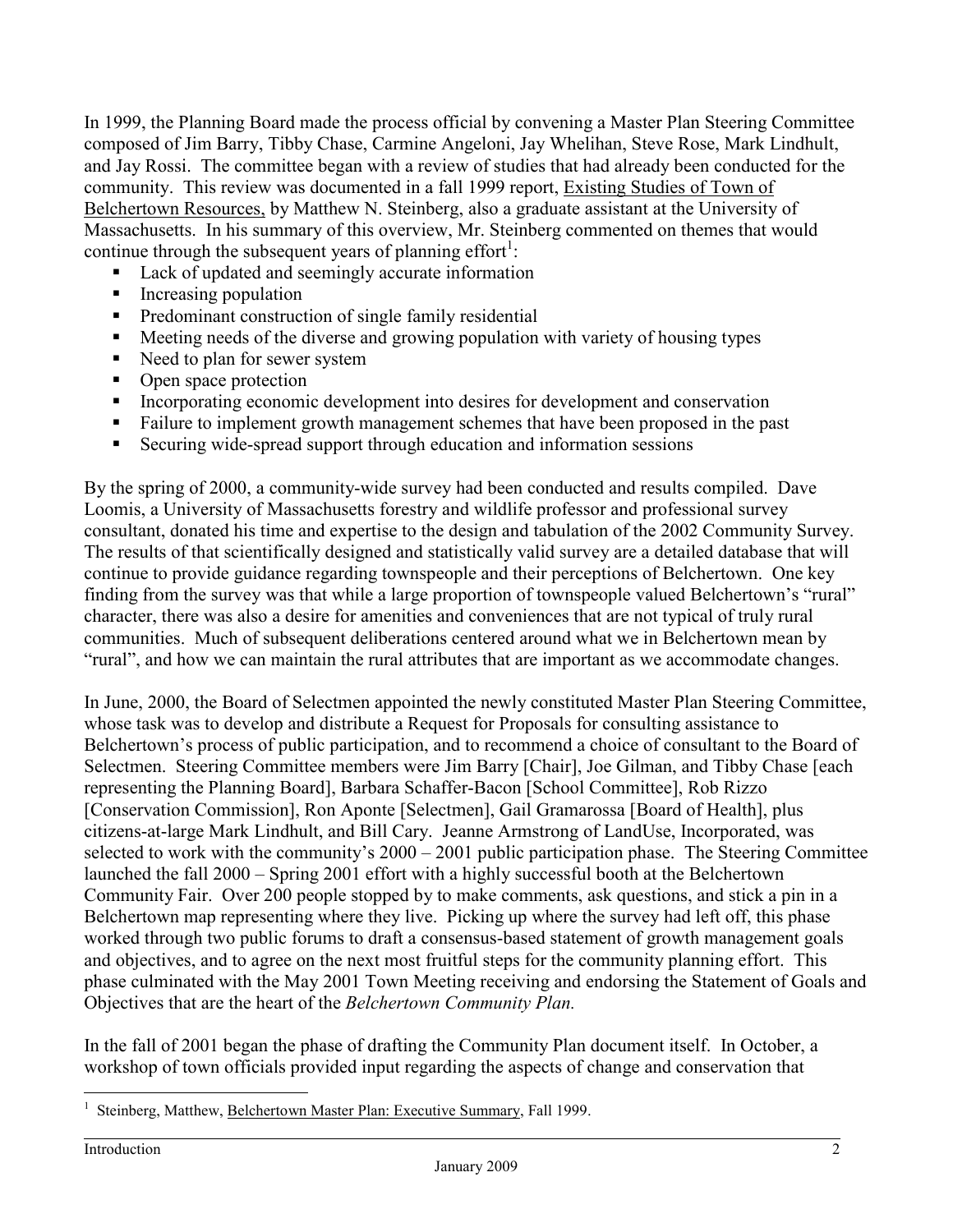officials felt needed to be addressed by the Community Plan. The Steering Committee continued these deliberations by attending subsequent meetings of boards and commissions. Simultaneously, a team of volunteer "scribes" took on the task of working from the Statement of Goals and Objectives to compile information, draft analysis, and list potential action steps for each element of the Community Plan. The scribes were Tibby Chase, Chair [Land Use], Julie Peck [Housing], Cliff McCarthy [Historical and Cultural Resources], Shannon and George Synan [Economic Development], Bill Cary [Natural Resources], Paula Davitt [Open Space and Recreation], Jim Barry [Services and Facilities], Doug Albertson [Circulation and Transportation], and Gail Gramarossa [Health and Human Services]. Consultant Jeanne Armstrong gave some assistance to the scribes and helped compile the Implementation Element. Based upon conversations with local officials and upon the work of the scribes, the Steering Committee convened the Spring 2002 Community Plan Forum, which gained input from the community regarding which potential action strategies seemed most appropriate for implementing the Community Plan.

At the spring 2002 Community Plan forum, townspeople considered the action steps that could move Belchertown toward achieving the community's desired future. The Conceptual Land Use Plan and Implementation Actions outlined in this plan are based upon the guidance received at that forum.

The 2002 Belchertown Community Plan is a consensus-based document that has been shaped by all this broad input. In coming years, even as we begin to implement the Plan, we expect to continue deliberating issues and seeking agreement on further actions. Future updates of the Community Plan will record the new levels of agreement that are reached by the community.

## **C. The Process That Produced This 2009 Community Plan**

Similarly, Belchertown's 2009 Community Plan emerged from an inclusive, citizen-conducted effort that took place over one-year. The town planner, Doug Albertson, initiated the review by soliciting and assembling a group of interested citizens and town officials who realized the need for continued comprehensive planning. Doug Albertson [Town Planner], Ron Aponte [Board of Selectmen], Jon Clements [Agricultural Commission], Judy Gillan [Historical Commission], Christopher Laurenzo [Planning Board], Linda Leduc [Conservation Commission], Bernie Schliemann [at large citizen and committee chair], and Woody Sherman [Economic Development and Industrial Corporation] served on the Community Plan Steering Committee from April 2007 – April 2008. The group began its work by conducting a complete review and update of the existing 2002 plan. This included the identification of changes within the town since the last plan was published; the following list includes completed actions from the 2002 plan:

- 1. completion of a 2003 Town Center Plan,
- 2. adoption of the Community Preservation Act,
- 3. revision of zoning bylaws to address home-based businesses,
- 4. enactment of a Town Scenic Roads bylaw,
- 5. completion of research for stone mile markers,
- 6. opening of Piper Farm for passive educational recreation, and
- 7. implementation of 24-hour ambulance coverage.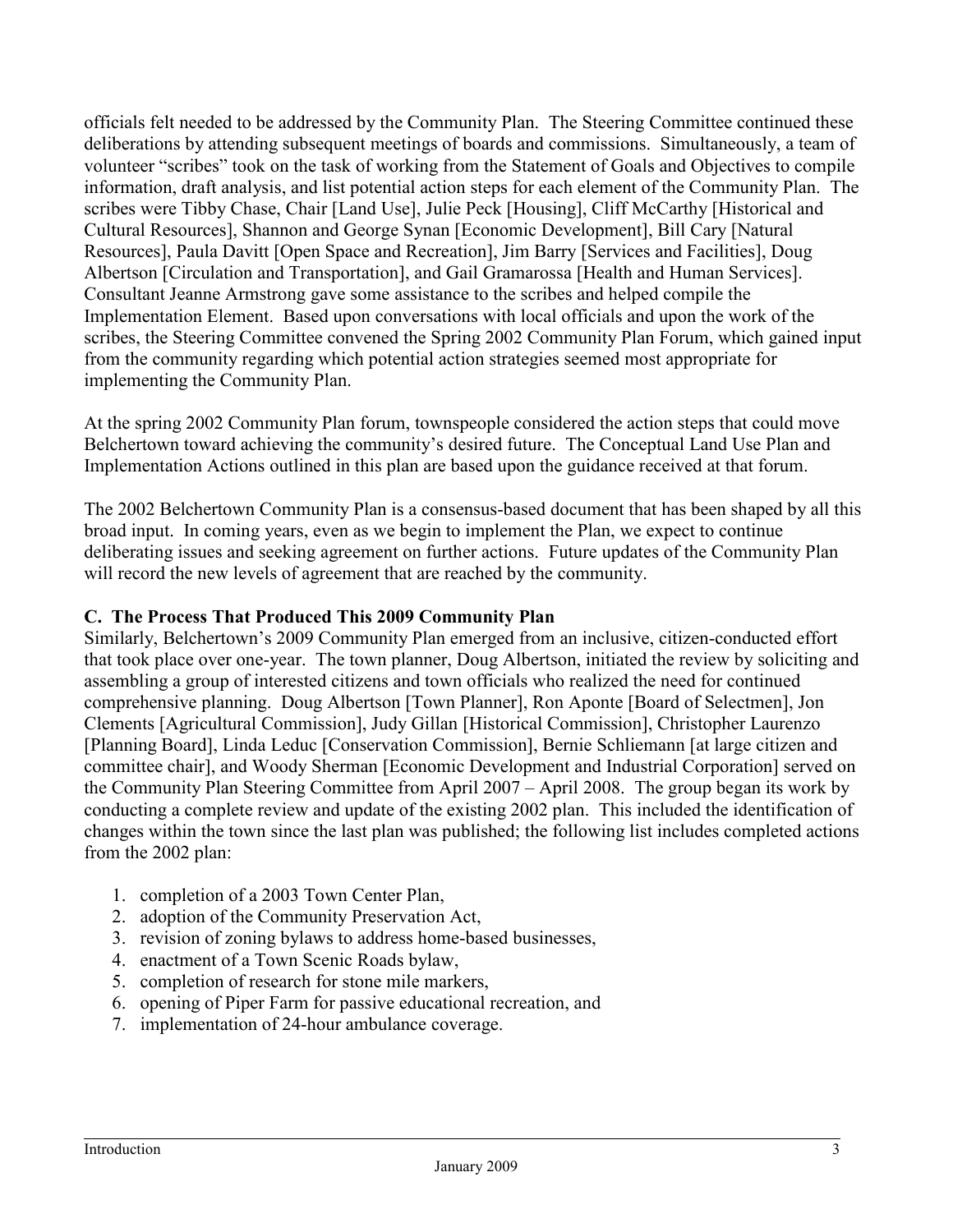Other items were no longer relevant and were deleted. Finally, the committee completed a tentative prioritization of the implementation action items identified at the end of each section. This section prioritization was the basis for a survey and comprehensive priority list for the town.

The committee next developed a survey for town residents. The survey was announced through a series of announcements in the *Sentinel* (the local weekly area newspaper) and articles written and published by *Sentinel* staff. The survey and results are included as Section XI of this plan. The survey was available at Town Hall, on the town's planning website, through SurveyMonkey.com on the world-wide web, and at the library, Checkers, Sports Shed, and a few other town businesses. The survey was available and open from October 2007 through January 2008; a total of about three months.

In addition, a public forum was conducted at the Belchertown High School cafeteria on November 7, 2008. The forum was also advertised in the *Sentinel* as well as the local access cable television station, Channel 5. Although attendance was fairly poor (24 residents attended), the discussion was excellent and the committee left with a better understanding of the town's priorities.

The results of the survey and the comments received at the public forum provided the basis for the final priority list included in Section XI. This list should serve as the basis of the town priorities for the Board of Selectmen as well as the town's various committees and departments. In addition, quarterly updates and an annual written progress report should be drafted by each committee and department for the Board of Selectmen and town residents.

While Doug Albertson and Evan Aird (a University of Massachusetts Amherst graduate student within the Department of Landscape Architecture and Regional Planning) updated the tabular and other data within the plan, the remainder of the committee made final revisions to each of the sections within the 2002 plan. At this time a section was added outlining the historical and current significance of agriculture to the town. The plan was then presented to both the Planning Board and Board of Selectmen. It is intended that the 2009 plan be reviewed again in five years to provide further direction and refinement to the town's vision.

## **D. References**

Phelan, Jennifer, *Master Plan Development Summary of Towns Comparable to Belchertown, Massachusetts,* December 21, 1998.

- LandUse, Incorporated, *Community Plan Project: Implications of Input Received from the Community*, November 7, 2000.
- LandUse, Incorporated, *Community Plan Project Workshop of Town Officials: Summary of Discussion & Input Received*, October 11, 2001.

LandUse, Incorporated, *2003 Town Center Plan: Town of Belchertown*, December 22, 2003.

LandUse, Incorporated, *Community Plan Project Spring 2002 Community Forum: Summary of Input From Discussion Groups & Transcription of Notes from Discussion Groups*, March 28, 2002.